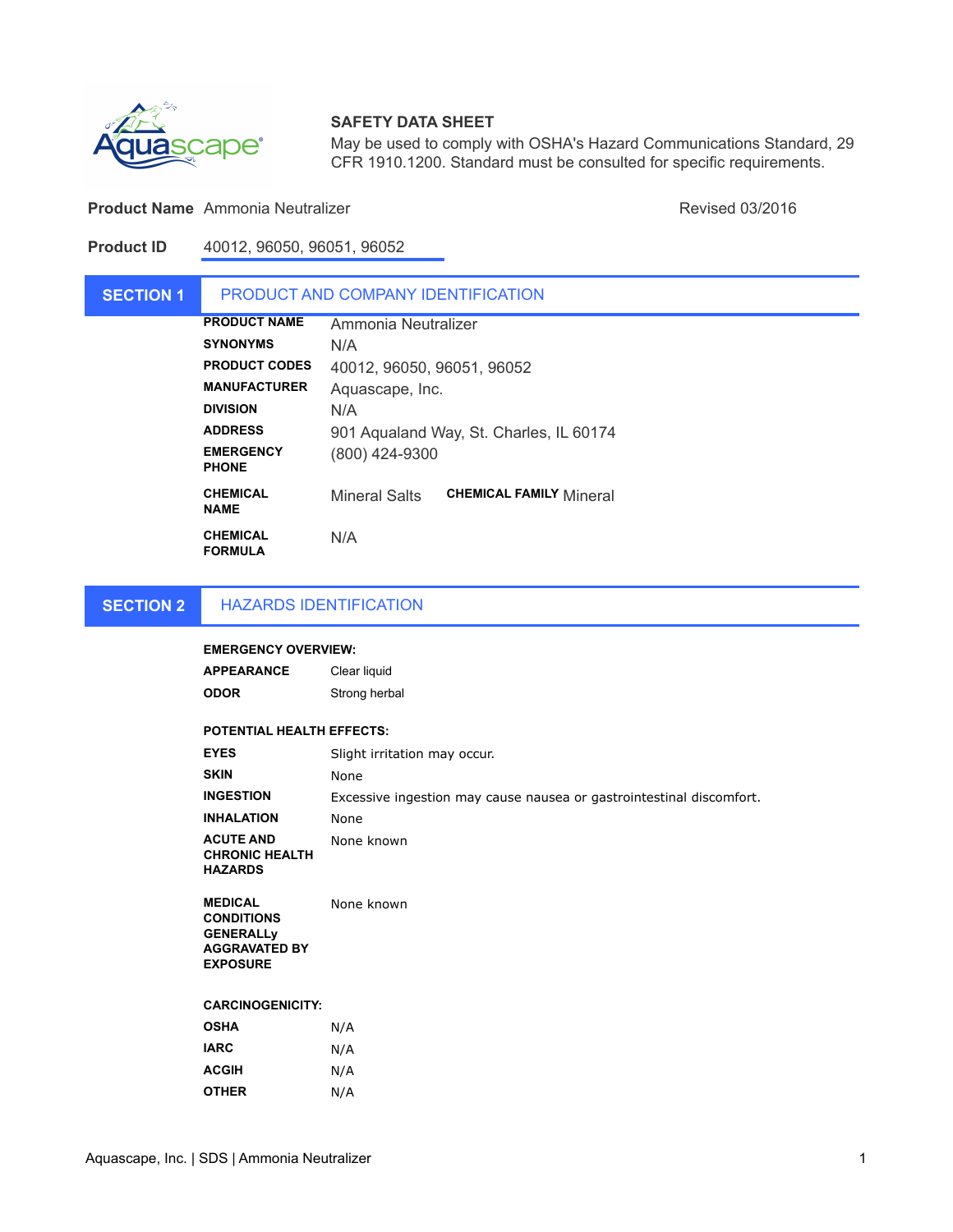### **NTP** N/A

#### **SECTION 3** COMPOSITION/INGREDIENT INFORMATION

### **HAZARDOUS INGREDIENTS**

### None known

| <b>COMPONENTS</b>                    |                                     | All ingredients not precisely identified are proprietary. |                          |  |
|--------------------------------------|-------------------------------------|-----------------------------------------------------------|--------------------------|--|
|                                      | <b>OTHER</b><br><b>INGREDIENTS:</b> | Water                                                     | <b>Proprietary Blend</b> |  |
|                                      | CAS NO.                             | 7732-18-5                                                 | N/A                      |  |
|                                      | % WT                                | @                                                         | $^{\copyright}$          |  |
|                                      | OVER 3%                             | Yes                                                       | Yes                      |  |
| <b>OSHA PEL</b>                      | None                                |                                                           |                          |  |
| <b>ACGIH TLV</b>                     | N/A                                 |                                                           |                          |  |
| <b>SARA 313</b><br><b>Donortable</b> | No                                  |                                                           |                          |  |

SARA **Reportable**

#### **SECTION 4** FIRST AID MEASURES

| <b>EYES</b>       | Flush eyes thoroughly with running water for 15 minutes while keeping the eyelids open.                                        |
|-------------------|--------------------------------------------------------------------------------------------------------------------------------|
| <b>SKIN</b>       | Wash the affected area thoroughly with soap and water. Clean clothing. Contact physician if<br>redness or irritation persists. |
| <b>INGESTION</b>  | Thoroughly rinse mouth with water. Drink Plenty of fluids. Slight gastrointestinal discomfort may<br>occur.                    |
| <b>INHALATION</b> | N/A                                                                                                                            |

#### **SECTION 5** FIRE-FIGHTING MEASURES

**SUITABLE EXTINGUISHING MEDIA** Any

**EXTINGUISHING MEDIA WHICH MUST NOT BE USED FOR SAFETY REASONS** None

**SPECIAL EXPOSURE HAZARDS IN A FIRE** None

**SPECIAL PROTECTIVE EQUIPMENT FOR FIRE-FIGHTERS** None **OTHER INFORMATION** None

#### **SECTION 6** ACCIDENTAL RELEASE MEASURES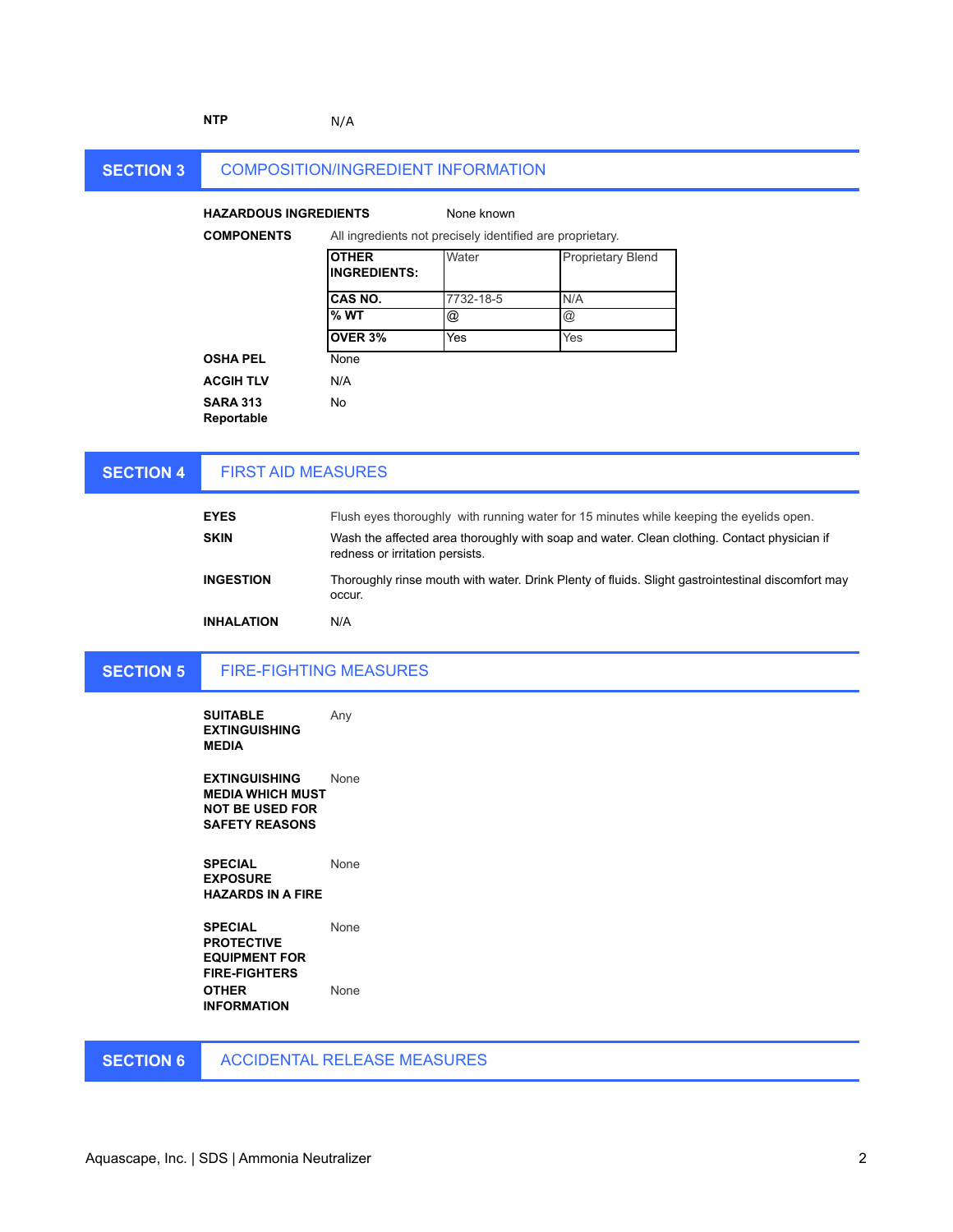**PERSONAL PRECAUTIONS ENVIRONMENTAL PRECAUTIONS METHODS FOR CLEAN UP** Follow protective measures provided in Sections 5 and 8. Keep away materials and products which are incompatible with product specified in Section 10. Wear suitable clothing and protective equipment. Recover or mop up excess material and reuse whenever possible. Absorb unusable product with suitable material and dispose of in Rinse spilled product to dillute areas of direct contact.

accordance with Section 13. Collect product with suitable means avoiding dust formation.

#### **SECTION 7** HANDLING AND STORAGE

| <b>HANDLING</b> | Maintain good housekeeping practices. Wash hands after use. Avoid contact with potable food<br>or water.                                                                                                                                      |
|-----------------|-----------------------------------------------------------------------------------------------------------------------------------------------------------------------------------------------------------------------------------------------|
| <b>STORAGE</b>  | Keep in a dry place. Keep away from direct sunlight. Keep away from heat. Keep away from<br>incompatible products specified in Section 10. Keep only in original container at temperature not<br>exceeding $40^{\circ}$ C (104 $^{\circ}$ F). |

#### **SECTION 8** EXPOSURE CONTROLS/PERSONAL PROTECTION

| <b>ENGINEERING</b><br><b>CONTROLS</b>   | N/A                                                           |
|-----------------------------------------|---------------------------------------------------------------|
| <b>VENTILATION</b>                      | N/A                                                           |
| <b>RESPIRATORY</b><br><b>PROTECTION</b> | None required                                                 |
| <b>EYE PROTECTION</b>                   | ANSI approved safety glasses with side protection or goggles. |
| <b>SKIN PROTECTION</b>                  | Wear suitable protective clothing.                            |
| <b>HYGIENIC</b><br><b>PRACTICES</b>     | Handle in accordance with good hygiene and safety practice.   |

**SECTION 9** PHYSICAL AND CHEMICAL PROPERTIES

### **GENERAL INFORMATION:**

| APPEARANCE                            | Clear liquid                                           |
|---------------------------------------|--------------------------------------------------------|
| ODOR                                  | Strong herbal                                          |
|                                       | IMPORTANT HEALTH SAFETY AND ENVIRONMENTAL INFORMATION: |
| рH                                    | Range 7.2-7.8                                          |
| <b>BOILING POINT</b>                  | Not applicable                                         |
| FLASH POINT                           | Not applicable                                         |
| <b>MELTING POINT</b>                  | Not applicable                                         |
| FLAMMABILITY<br>(SOLID, GAS)          | Non-flammable                                          |
| <b>EXPLOSIVE</b><br><b>PROPERTIES</b> | Non-explosive                                          |
| <b>VAPOR PRESSURE</b>                 | Not applicable                                         |
| <b>VAPOR DENSITY</b>                  | Not applicable                                         |
| <b>BULK DENSITY</b>                   | N/A                                                    |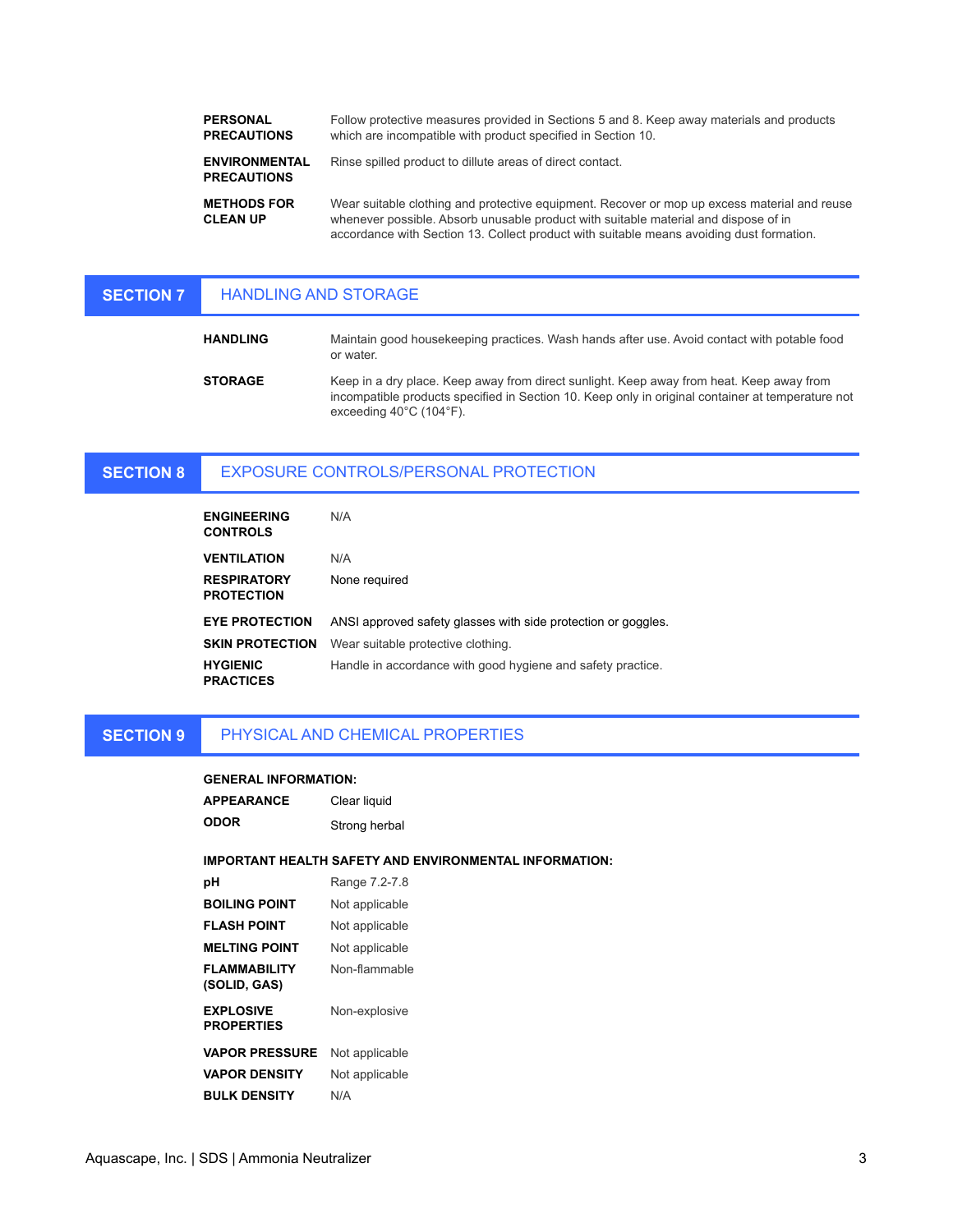| <b>EVAPORATION</b><br><b>RATE</b>          | N/A                 |
|--------------------------------------------|---------------------|
| <b>SOLUBILITY IN</b><br>WATER              | Dispersible         |
| <b>DECOMPOSITION</b><br><b>TEMPERATURE</b> | Not applicable      |
| <b>VISCOSITY</b>                           | Equivalent to water |
| <b>SPECIFIC GRAVITY</b>                    | 11                  |

#### **SECTION 10** STABILITY AND REACTIVITY

| <b>STABILITY</b><br><b>CONDITIONS TO</b><br><b>AVOID</b>   | Stable under normal conditions of use.<br><b>None</b> |
|------------------------------------------------------------|-------------------------------------------------------|
| <b>INCOMPATIBILITY</b><br>(MATERIAL TO<br><b>AVOID)</b>    | None                                                  |
| <b>HAZARDOUS</b><br><b>DECOMPOSITION</b><br>OR BY-PRODUCTS | None known                                            |
| <b>HAZARDOUS</b><br><b>POLYMERIZATION</b>                  | Not available                                         |
| <b>CONDITIONS TO</b><br><b>AVOID</b>                       | Excessive heat and contamination of any kind.         |

#### **SECTION 11** TOXICOLOGICAL INFORMATION

### **TOXICOLOGICAL DATA:**

**ACUTE ORAL TOXICITY** None known

**ACUTE INHALATION**  None known **TOXICITY**

**ACUTE DERMAL IRRITATION/ CORROSION** None known

**SKIN IRRITATION** None **EYE IRRITATION** Slight

**SENSITIZATION** None

**CHRONIC TOXICITY** None known

**CHRONIC TOXICITY/**  None known **CARCINOGENIC DESIGNATION**

**SECTION 12** ECOLOGICAL INFORMATION

### **ECOTOXICITY EFFECTS:**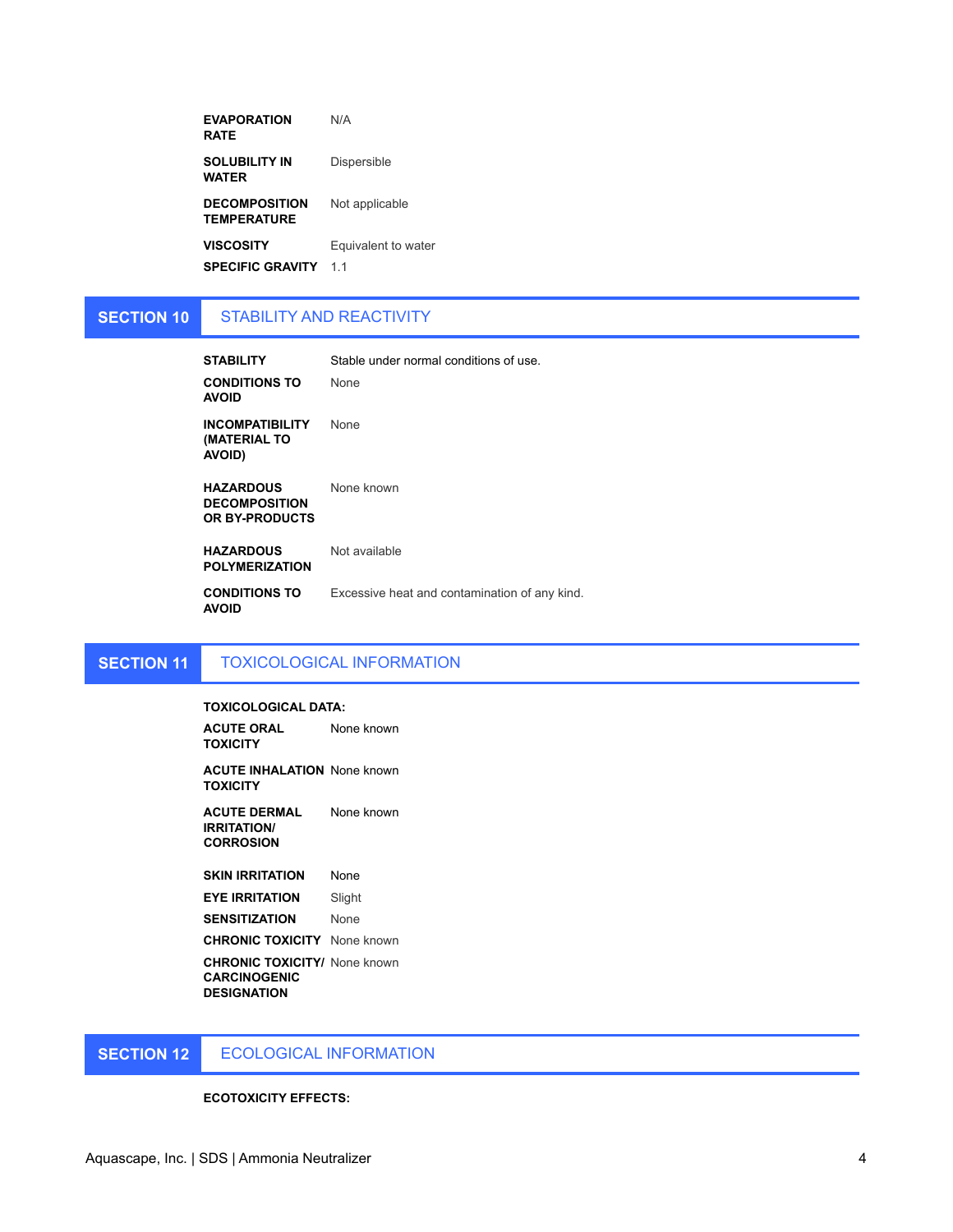**ACUTE TOXICITY** None known **MOBILITY** N/A **PERSISTENCE AND**  None known **DEGRADABILITY**

**BIOACCUMULATIVE**  Product is not known to accumulate. **POTENTIAL**

#### **SECTION 13** DISPOSAL CONSIDERATIONS

**WASTE TREATMENT** Dispose of within current local and state regulations. No special method required.

| <b>PACKAGING</b>                   | Consult federal, state, and local regulations regarding the proper discposal of emptied |
|------------------------------------|-----------------------------------------------------------------------------------------|
| <b>TREATMENT</b>                   | containers.                                                                             |
| <b>RCRA HAZARD</b><br><b>CLASS</b> | N/A                                                                                     |

#### **SECTION 14** TRANSPORT INFORMATION

| <b>U.S. DEPARTMENT OF TRANSPORTATION:</b>           |                                                           |               |  |
|-----------------------------------------------------|-----------------------------------------------------------|---------------|--|
| PROPER SHIPPING<br><b>NAMF</b>                      | Chemicals Not Not hazardous<br>Otherwise Indexed<br>(NOI) |               |  |
| <b>HAZARD CLASS</b>                                 | Not regulated                                             |               |  |
| <b>ID NUMBER</b>                                    | N/A                                                       |               |  |
| <b>LABEL STATEMENT</b>                              | <b>None</b>                                               |               |  |
| <b>WATER TRANSPORTATION:</b>                        |                                                           |               |  |
| <b>PROPER SHIPPING</b> Chemicals Not<br><b>NAME</b> | Otherwise Indexed<br>(NOI)                                | Not hazardous |  |
| <b>HAZARD CLASS</b>                                 | Not regulated                                             |               |  |
| <b>ID NUMBER</b>                                    | N/A                                                       |               |  |
|                                                     |                                                           |               |  |
| LABEL STATEMENT                                     | <b>None</b>                                               |               |  |
| <b>AIR TRANSPORTATION:</b>                          |                                                           |               |  |
| PROPER SHIPPING<br><b>NAME</b>                      | Chemicals Not<br>Otherwise Indexed<br>(NOI)               | Not hazardous |  |
| <b>HAZARD CLASS</b>                                 | Not regulated                                             |               |  |
| <b>ID NUMBER</b>                                    | N/A                                                       |               |  |
| <b>LABEL STATEMENT</b> None                         |                                                           |               |  |

#### **SECTION 15** REGULATORY INFORMATION

Preparation does not contain ingredients listed as a dangerous substance in Annex 1 of the EEC directive 67/548.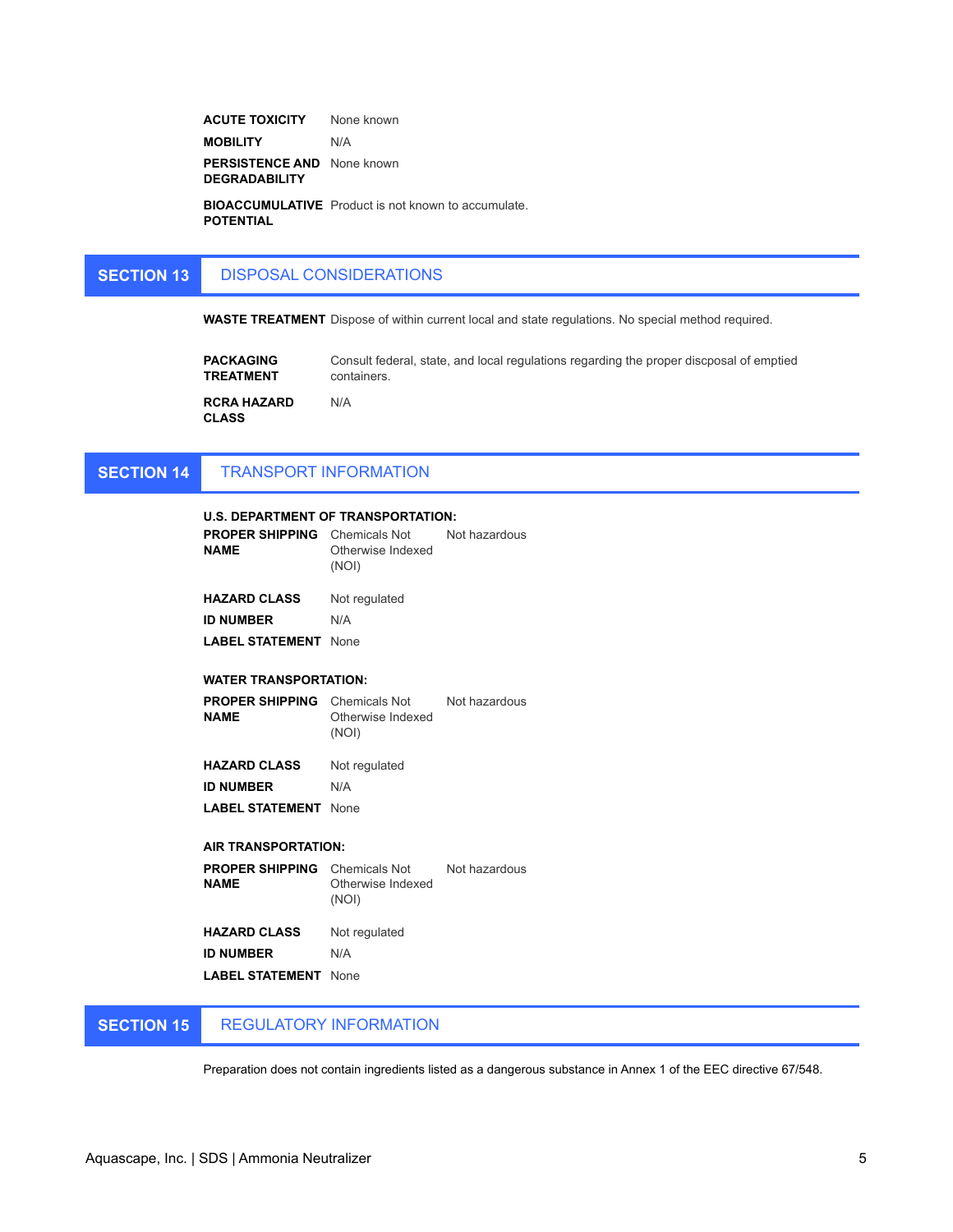# **SECTION 16** OTHER INFORMATION

### **KEEP OUT OF REACH OF CHILDREN**

Although the information and recommendations set forth in this sheet are believed to be correct as of the date hereof, Aquascape, Inc. makes no respresentation as to the completeness or accuracy of such information and recommendations. Aquascape, Inc. shall in no event be responsible for any damages of whatsoever nature directly or indirectly resulting from the publication or use of or reliance upon such information and recommendations. You are encouraged to advise anyone working with or exposed to such products of the information contained herein.

No warranty, either expressed or implied, of merchantability or fitness or of any other nature with respect to the product or to the information and recommendations herein made hereunder.